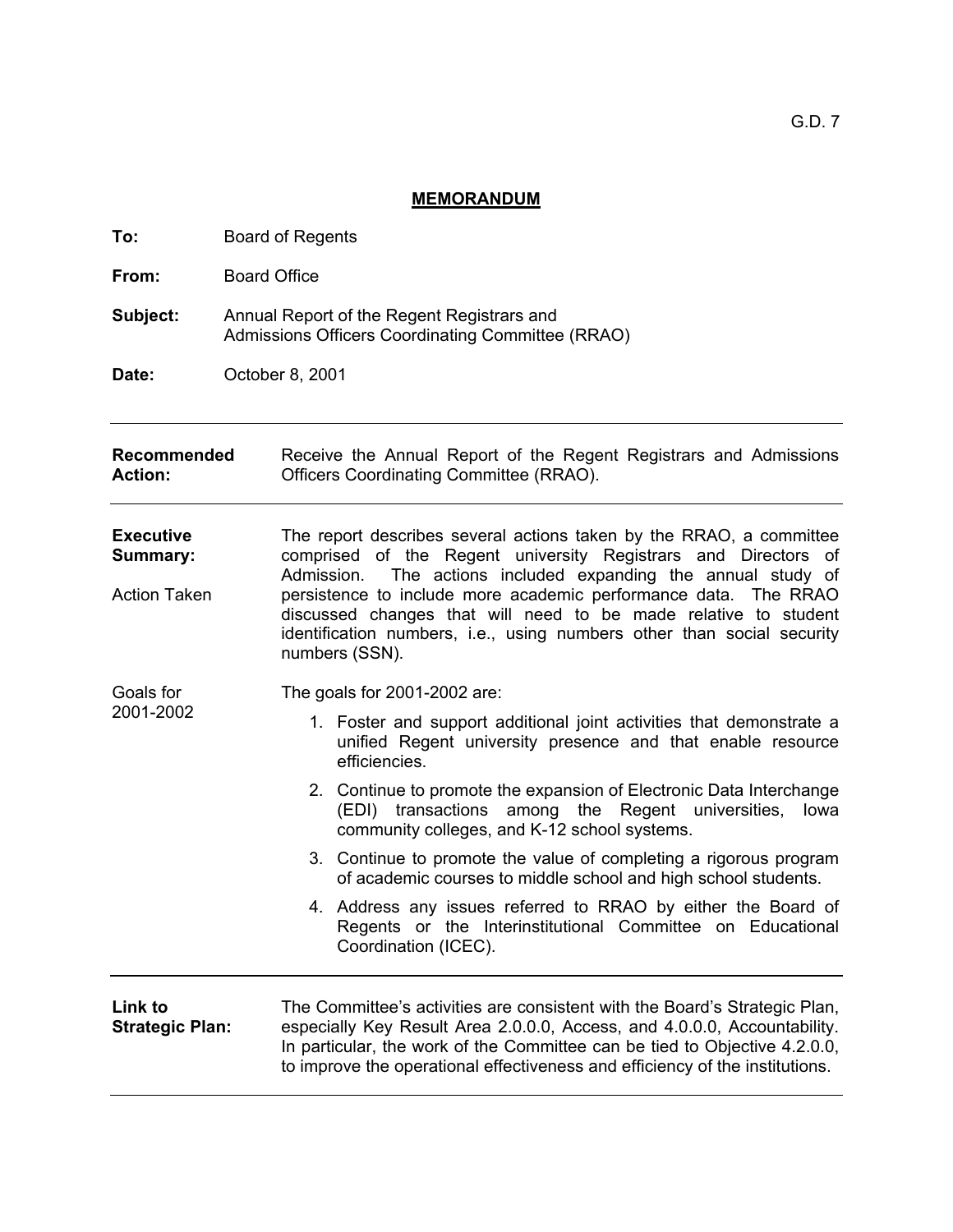- **Background:** According to the Board's *Procedural Guide*, the powers and duties of the Committee include:
	- To consider multiple ways of coordinating student records.
	- To review appeals on residency classifications for admission and fee purposes.
- **Analysis:**  Seamless **Education** The work done by the RRAO directly relates to the concept of seamless education, espoused by the Regents, Iowa's Governor and legislative leaders, other educational agencies, and students and their families. The transitions from one level of schooling to another should be made as efficient as possible for learners. The goal of increasing access, however, cannot be paid with the price of a reduced quality of education. RRAO members support policies, practices, and research that will retain high standards in academic programs while enhancing the educational experience of students.
- **Persistence** Study RRAO members determined that the annual persistence study, i.e., the Annual Retention and Graduation Report, should be modified to include a survey of students who do not return for their second year in college. Additional tables will be added to the annual report that show persistence based on academic characteristics.
- Meetings Noting that much inter-university communications are being done electronically, RRAO members decided to reduce the number of face-toface meetings. That would result in some financial savings.

**Student Identification** Numbers RRAO discussed the issue of using other than social security numbers (SSN) as student identification numbers. ISU will implement changes in the use of SSNs beginning with the 2001 Fall Semester. SUI is reviewing the implications of such a change on their student systems. Currently, UNI makes use of a random six-digit student number.

**Discussion Topics** In addition to topics previously mentioned, the RRAO Committee also discussed the following topics during the 2000-2001 Academic Year:

- Racial/ethnic coding changes
- The "Your Courses Count" brochure (now being revised)
- Miscellaneous fees
- Iowa College Enrollment Report
- Regional Academies (a proposal from the Iowa Department of Education)
- Alternative high school curriculum report
- Joint admission policies and procedures
- Mailing of grade reports
- Computing and health fee assessment
- HEA 1998 compliance
- HF2437 notification to parents study
- Academic calendar options
- Freshman year report
- Joint recruitment efforts